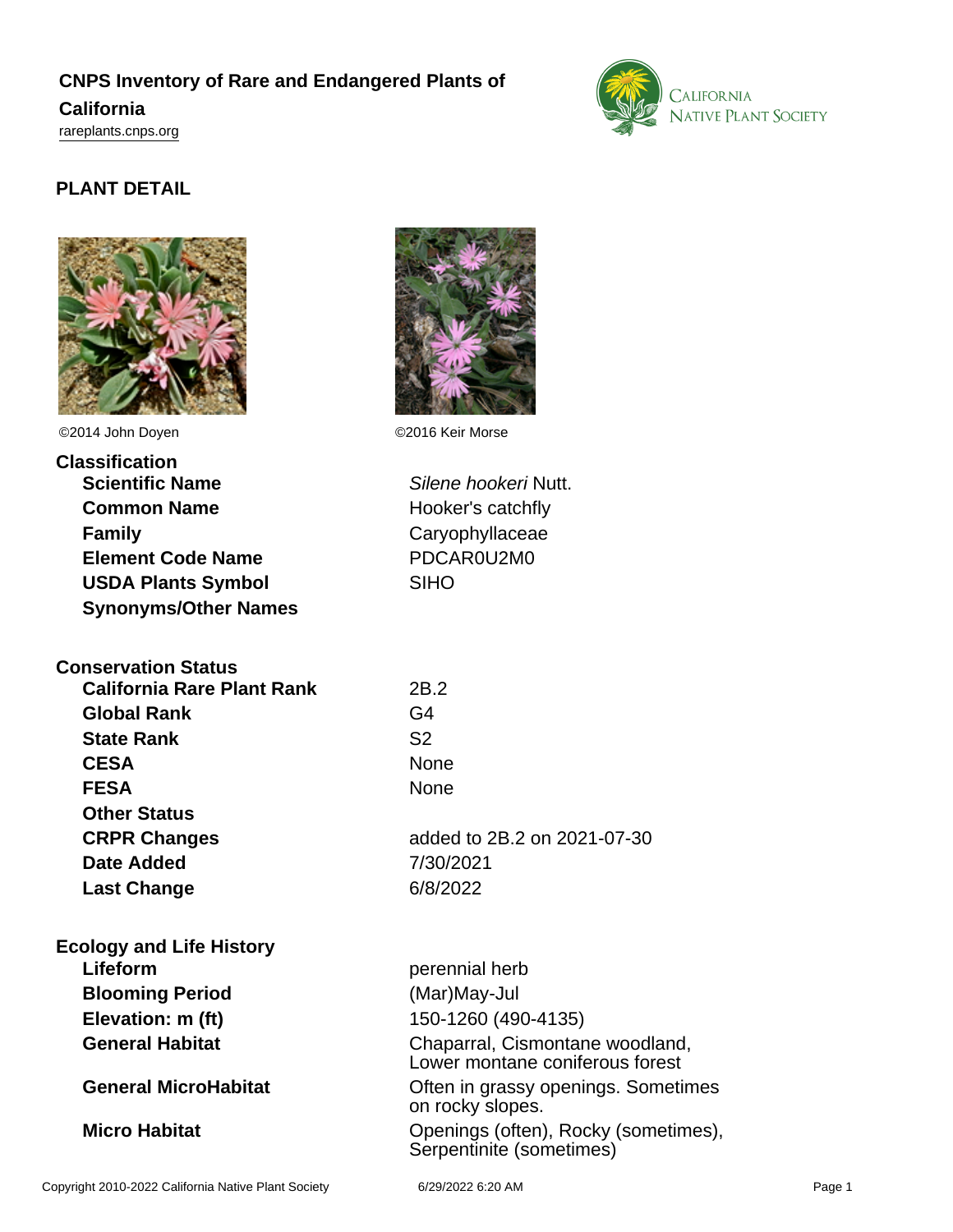## **Element Occurrence Data from California Natural Diversity Database**

| <b>Total Element Occurrences</b> | 31 |
|----------------------------------|----|
| Element Occurrence Ranks         |    |
| Excellent (A)                    | O  |
| Good (B)                         | O  |
| Fair (C)                         | O  |
| Poor (D)                         | 0  |
| None (X)                         | O  |
| Unknown (U)                      | 31 |
| <b>Occurrence Status</b>         |    |
| Historical, > 20 years           | 9  |
| Recent, < 20 years               | 22 |
| <b>Presence</b>                  |    |
| <b>Presumed Extant</b>           | 31 |
| <b>Possibly Extirpated</b>       | O  |
| <b>Presumed Extirpated</b>       | ∩  |
|                                  |    |

#### **Location**

**CA Endemic** No

#### **Counties**

Del Norte (DNT), Humboldt (HUM), Mendocino (MEN), Siskiyou (SIS), Trinity (TRI)

#### **States**

California (CA), Oregon (OR)

#### **Quads**

Carberry Creek (4212312), Takilma (4212315), Bark Shanty Gulch (4112345), Broken Rib Mtn. (4112386), Brushy Mtn. (3912352), Clear Creek (4112364), Dillon Mtn. (4112355), Dubakella Mtn. (4012342), Forest Glen (4012333), Gasquet (4112378), Hiouchi (4112471), Huckleberry Mtn. (4112363), Jamison Ridge (3912362), Naufus Creek (4012343), Orleans (4112335), Polar Bear Mtn. (4112385), Somes Bar (4112344), Thompson Peak (4112311), Youngs Peak (4112323)

#### **Notes**

Definitions of codes preceding a county and/or quad:

\* Presumed extirpated

(\*) Possibly extirpated

Species may be present in other areas where conditions are favorable. These data should NOT be substituted for pre-project review or for on-site surveys.

#### **General Notes**

### **Distribution**